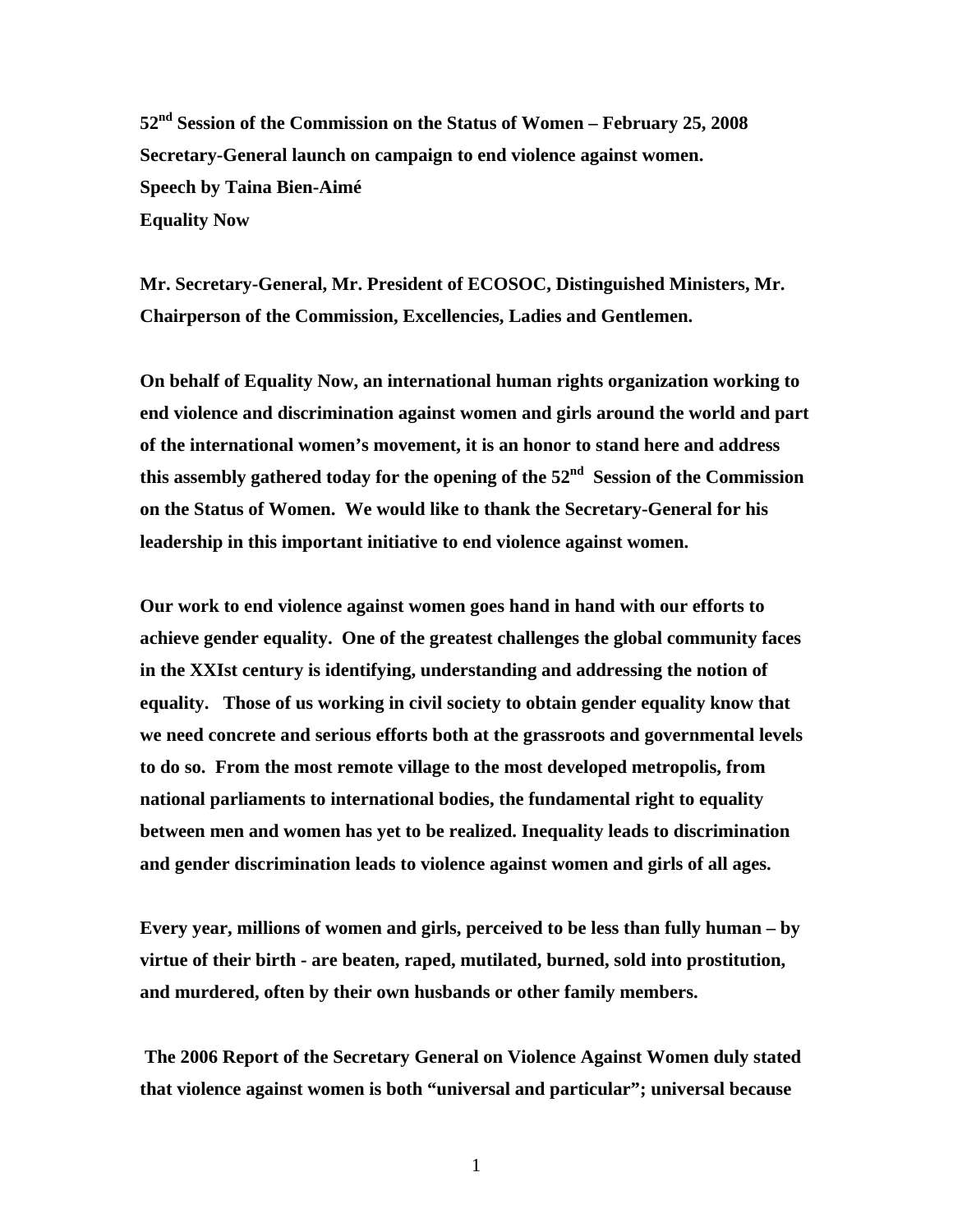**there is not one country in the world where women do not face violence and discrimination** *because* **they were born female; and particular, because every community will allow different forms of such violence and discrimination, too often with impunity. Ending impunity for violence against women is the beginning of ending such violence. We need governments and we need the Secretary-General to help end impunity. Those who rape women; those who subject women to unspeakable crimes in the name of family honor, religion, or culture; those who exploit women in the commercial sex trade, not only the traffickers, but all those who create the demand for the commercial sexual exploitation of women; and those who use rape and other forms of sexual violence as a weapon of war in armed conflict, must all be held accountable under the law.** 

**As the Secretary-General has indicated, in the past decades, the international women's movement has gained momentum, locally and globally, as the voices and work of individuals and grassroots organizations working to end violence and discrimination against women and girls are starting to be heard. Men and boys are increasingly joining us in this struggle. Without their full and dedicated participation, we will not reach our goals. We welcome the Secretary-General's commitment to dedicate resources in his power to address ways to end violence and discrimination against women and to ensure gender parity at the highest levels of the United Nations system. We urge member states to implement the pledges they have made through international instruments and the Beijing Platform for Action. We must work together to repeal all laws that discriminate against women – laws that explicitly deprive women of property and inheritance, of equality in family matters, of citizenship and laws that even promote violence against women. Laws are the most formal expression of government policy and failing to repeal sex discriminatory laws denies women equal protection of the law.** 

**The United Nations has acknowledged that women's participation is critical to our collective efforts to end poverty, the scourge of HIV/AIDS, to establish peace and security, to protect the environment, and to secure the economic, social and** 

2